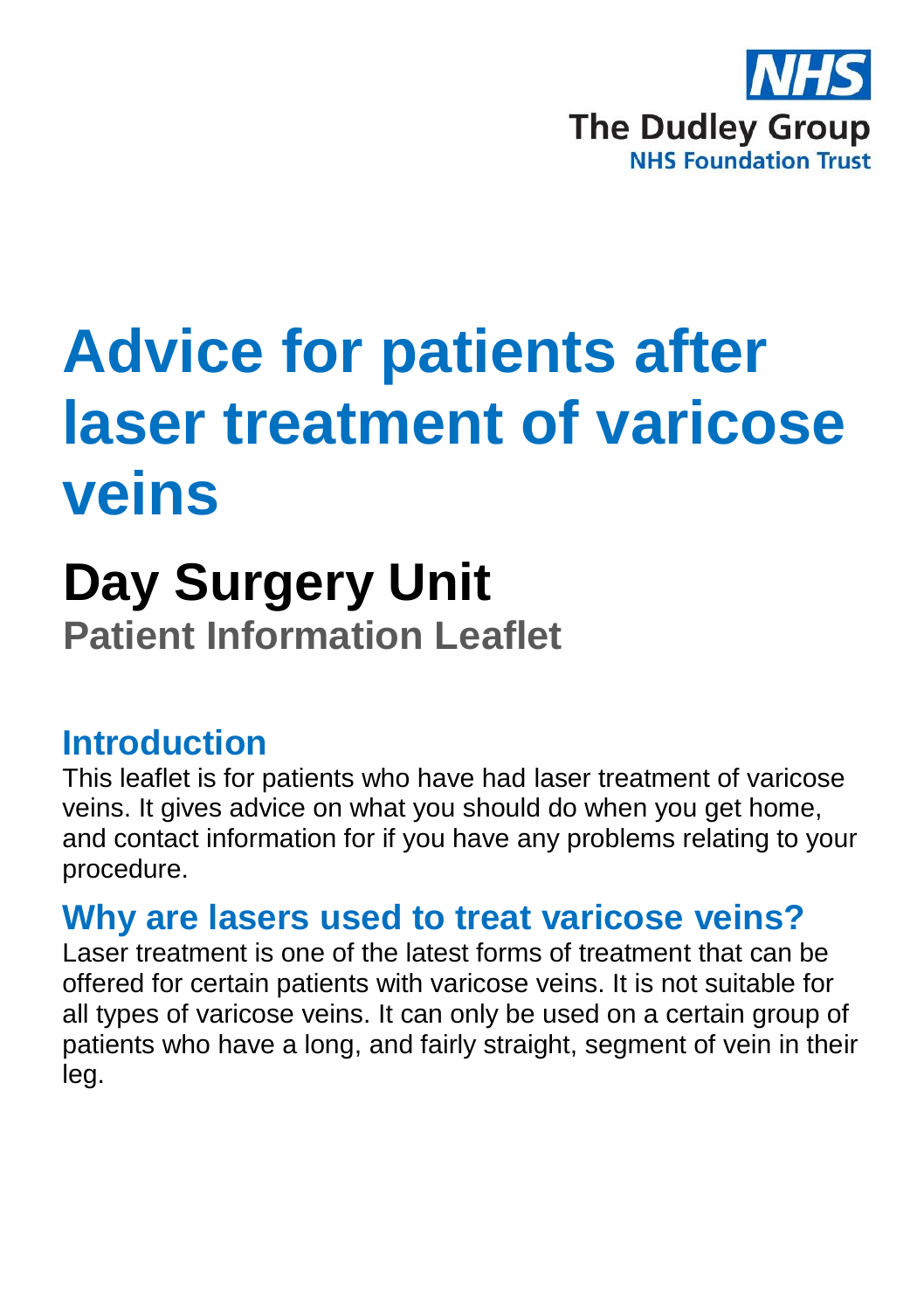#### **What are the benefits of this treatment?**

It is a very safe procedure with very few complications. Patients have less pain and bruising after treatment than with the standard surgical stripping procedure, which is the traditional treatment for varicose veins. In addition, most people recover quicker with laser treatment than traditional varicose vein surgery.

# **Is it safe?**

There is good evidence that the procedure is very safe and efficient. It causes complete closure of the main varicose vein trunk in nearly all patients.

Studies have shown that, two years after this treatment, the vein remained closed in 93 per cent of patients. In another study, there were no new recurrences seen of varicose veins. These results are better than for traditional varicose vein surgery.

## **What are the risks?**

The most common risks are pain and bruising along the vein that has been treated. However, it is well documented that these symptoms are relatively mild compared to surgical stripping.

Occasionally, there may be some damage to the skin, and skin burn is possible on the skin over the area being treated.

Nerve damage is an unpleasant side effect of laser treatment, particularly if the main vein behind your knee has been treated. This is called the short saphenous vein.

However, all these complications are milder and less frequent than the standard surgical treatment.

# **What happens during the procedure?**

The operation is carried out under ultrasound guidance, using a local anaesthetic injected into the thigh with a fine needle. This means that the area will be numb so that you cannot feel pain. You will be awake during the procedure.

Occasionally, if you are having other procedures as well, you may need to have a general anaesthetic, where you are asleep. Your consultant will discuss this with you.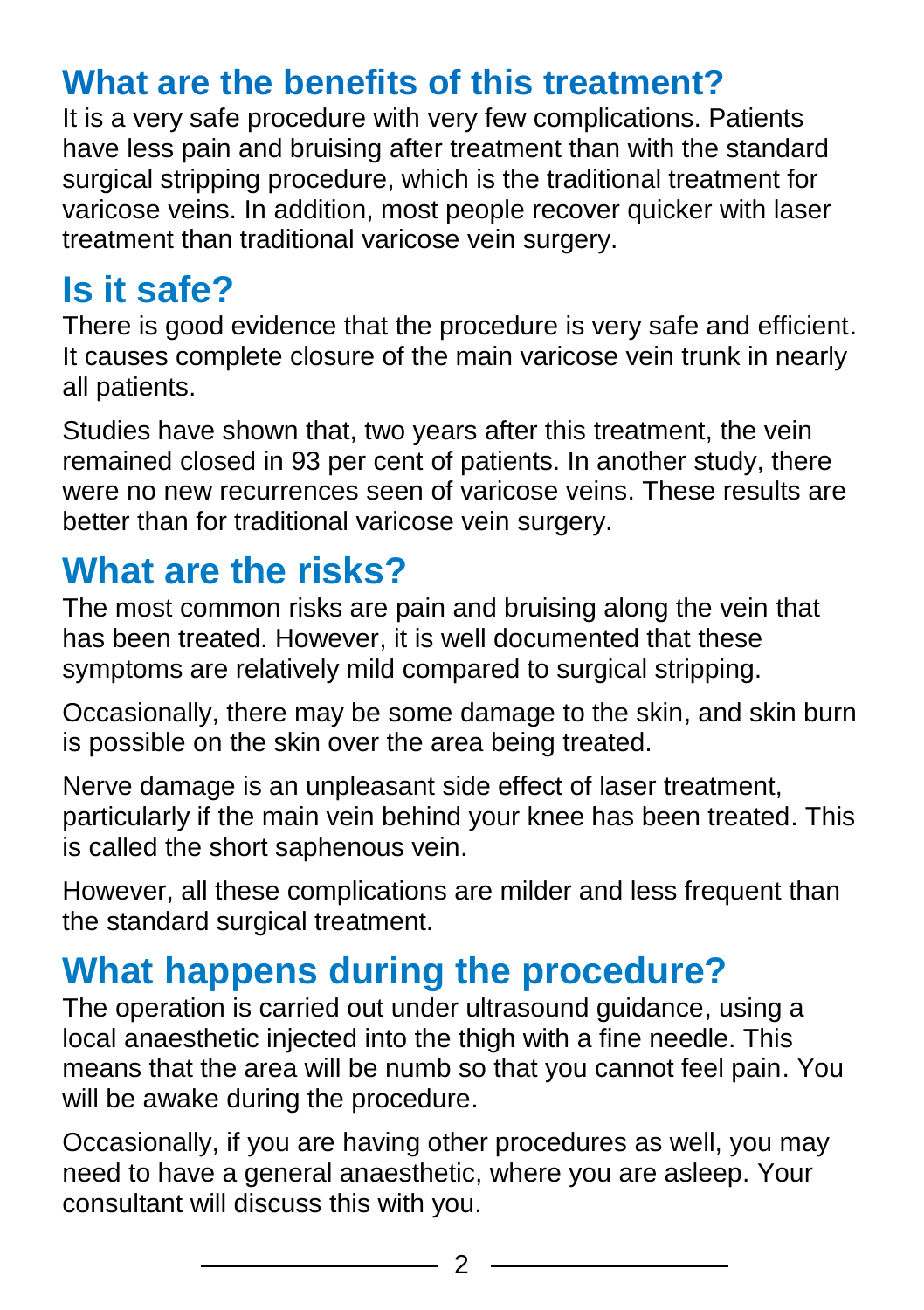During the procedure, the surgeon inserts a fine tube (catheter) into the vein through which a laser fibre is passed up to the groin. The laser energy will be delivered through this fibre into the vein. This causes it to heat and shrivel up. Usually it is painless when this happens.

# **What happens after the procedure?**

After the procedure, we will give you a tight compression stocking to wear for one to two weeks. You will need to take a painkiller such as paracetamol on a regular basis for up to a week (always read the label; do not exceed the recommended dose).

## **Specific advice**

- You need to wear the compression stocking(s) on your leg(s) during the day and at night for seven to 14 days, until any stitches are taken out. We will give you specific instructions about this before you go home.
- After this, you will need to wear the stocking(s) for another five weeks, during the daytime only. You can wash the stockings using lukewarm water with no detergent, and dry them flat. Do not tumble dry them.
- If you experience discomfort with your stocking such as tightness, do not cut the stocking or roll it down your leg as this can act as a tight band, affecting the blood flow in the leg. If you experience any problems, please contact one of the helpline numbers at the end of this leaflet.
- Until the stitches are removed, you will not be able to have a bath or shower. We will give you specific instructions for this before you go home.
- It is important to remain active after your operation and you should start walking the morning after your operation. Try to walk at least three 20 minute walks a day, spacing the walks out throughout the day.
- As the days progress, walking will become easier and you can increase the amount you walk.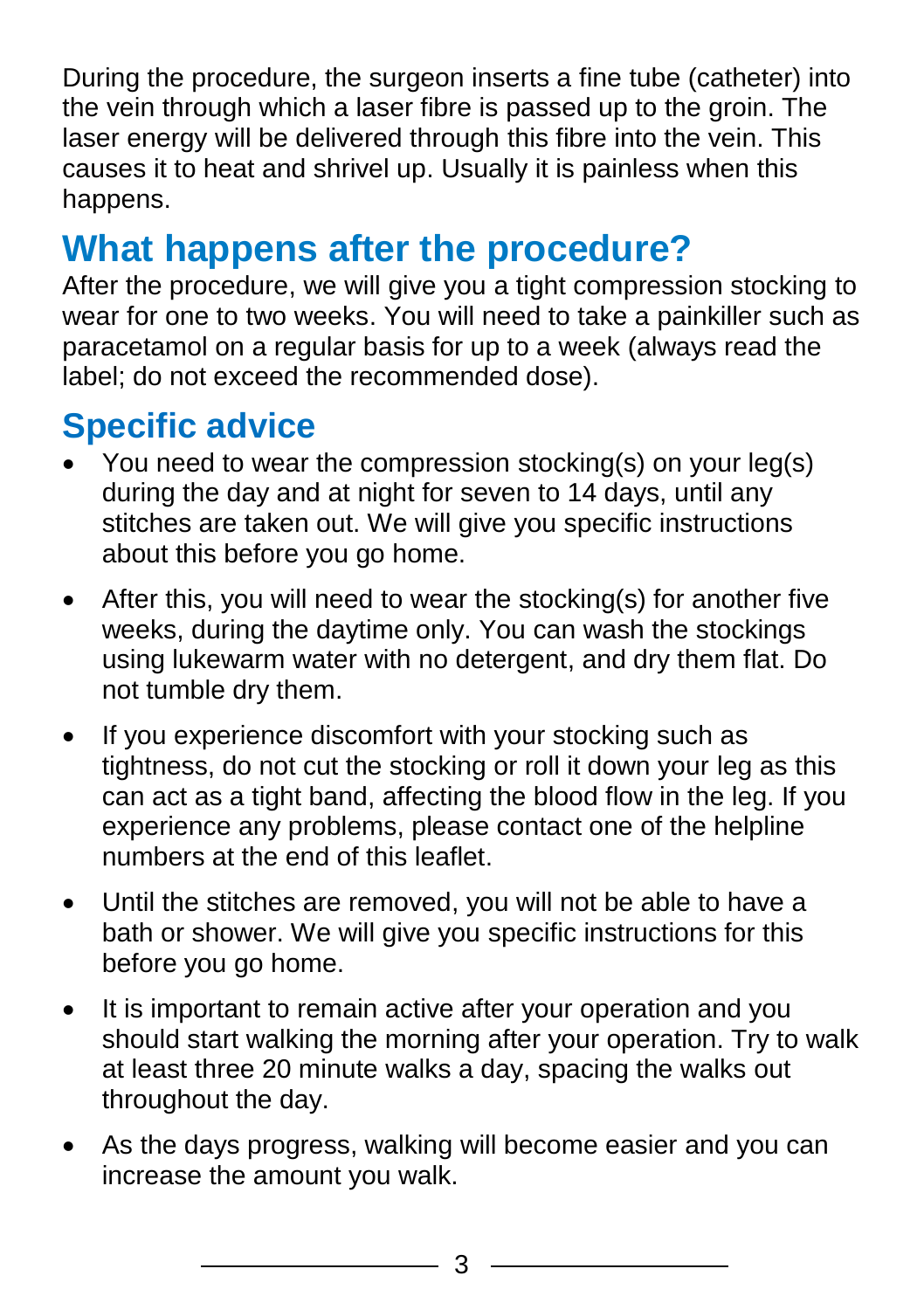- You will probably experience some pain or tenderness after your operation. Sharp pain or numb areas are fairly common after varicose vein surgery. This is due to damage to very tiny skin nerves which run along the veins. This can last approximately one week.
- It is not unusual for the wound to bleed on the day of operation. If it does, do not panic. Sit down and raise your leg on a bed, settee or chair. You should apply continuous pressure over the stocking where the bleeding is, for five to 15 minutes. This should stop the bleeding.

If after this time the bleeding has not stopped, continue applying pressure and contact one of the helpline numbers at this end of this leaflet.

- Do not drive for two weeks after the surgery.
- $\bullet$  It is not unusual for your leg(s) to be bruised in appearance or hard and tender to touch, after your operation. Over the course of several weeks, the bruising, tenderness and/or discoloration should become less noticeable.
- Occasionally, it may take a few months for the bruising to clear up completely.
- Remember: everyone recovers differently after surgery, so do not worry if you feel tired and weak for several days. This is quite normal. However, if this feeling lasts for a long time, please see your GP.
- If you have any problems or worries after your operation, such as a lot of pain or bleeding over and above what you would expect from a small cut, do not hesitate to contact one of the helpline numbers.

You can use these helpline numbers for 14 days after your operation. If you have any problems or queries after the 14 days, please contact your GP.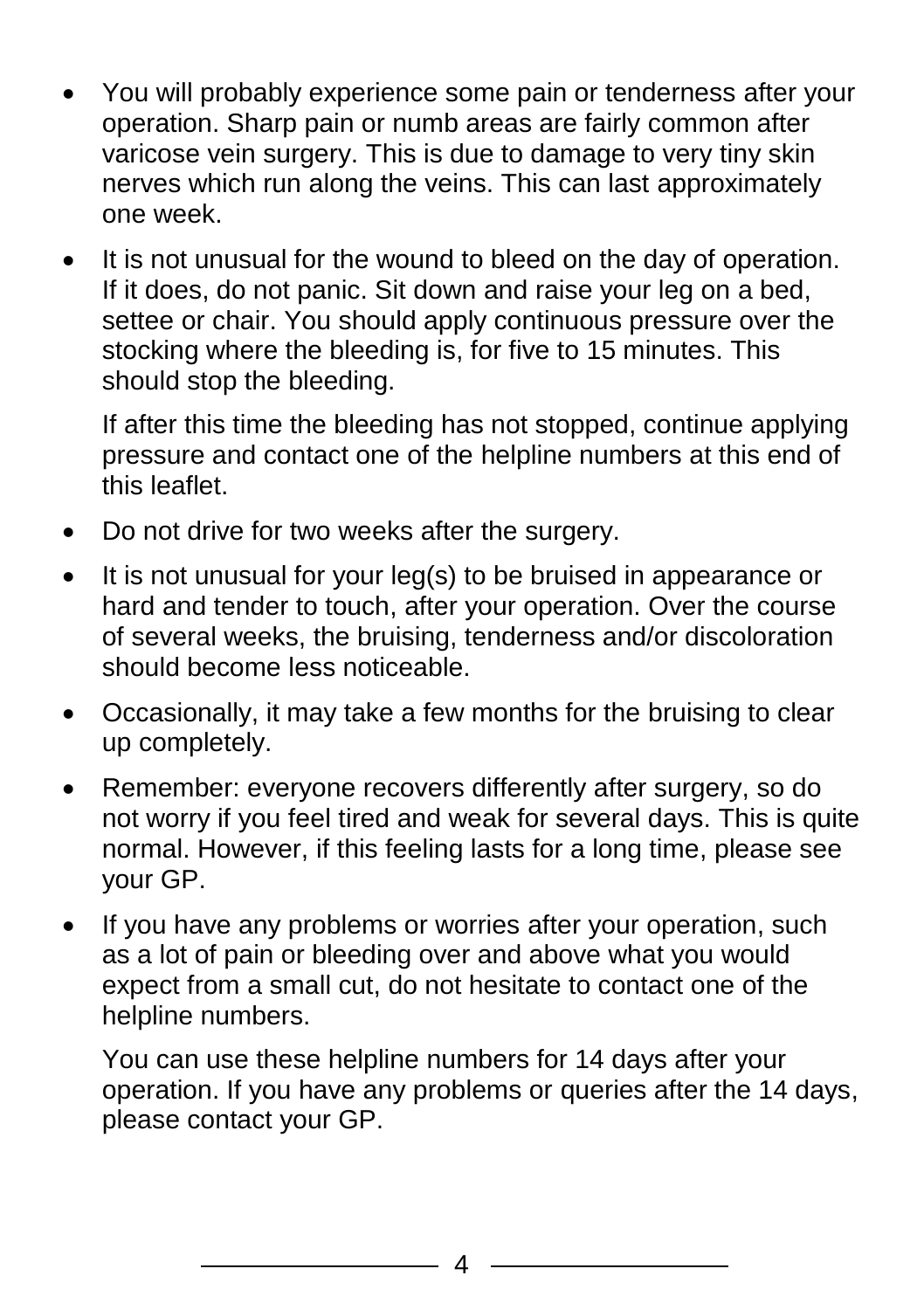If you need a sick note, please ask the nurse who books you in for the procedure.

### **Scarring**

You will have small cuts on your treated leg. Usually these should fade away in 12 to 18 months. However, any skin damage or pigmentation that you had before surgery may be permanent.

#### **Nerve damage**

Damage to small skin nerves is common and can cause temporary symptoms of pain or numbness. Very rarely, a more important nerve can get damaged, particularly if you have had an operation on the back of your knee. This can cause patches of numbness either in the short or long term.

#### **Air travel**

It is not advisable to fly within six weeks of your surgery. The fact that you have had varicose vein surgery does not reduce your risk of developing deep vein thrombosis. To help avoid this when you do fly, the current advice is to wear support stockings or tights and try to move around during long haul flights.

### **Will my varicose vein come back?**

Varicose veins have a habit of appearing elsewhere, once the main vein has been treated. This can happen whichever type of treatment you have. However, the chances of the same vein being affected are much less with laser treatment than with traditional surgery.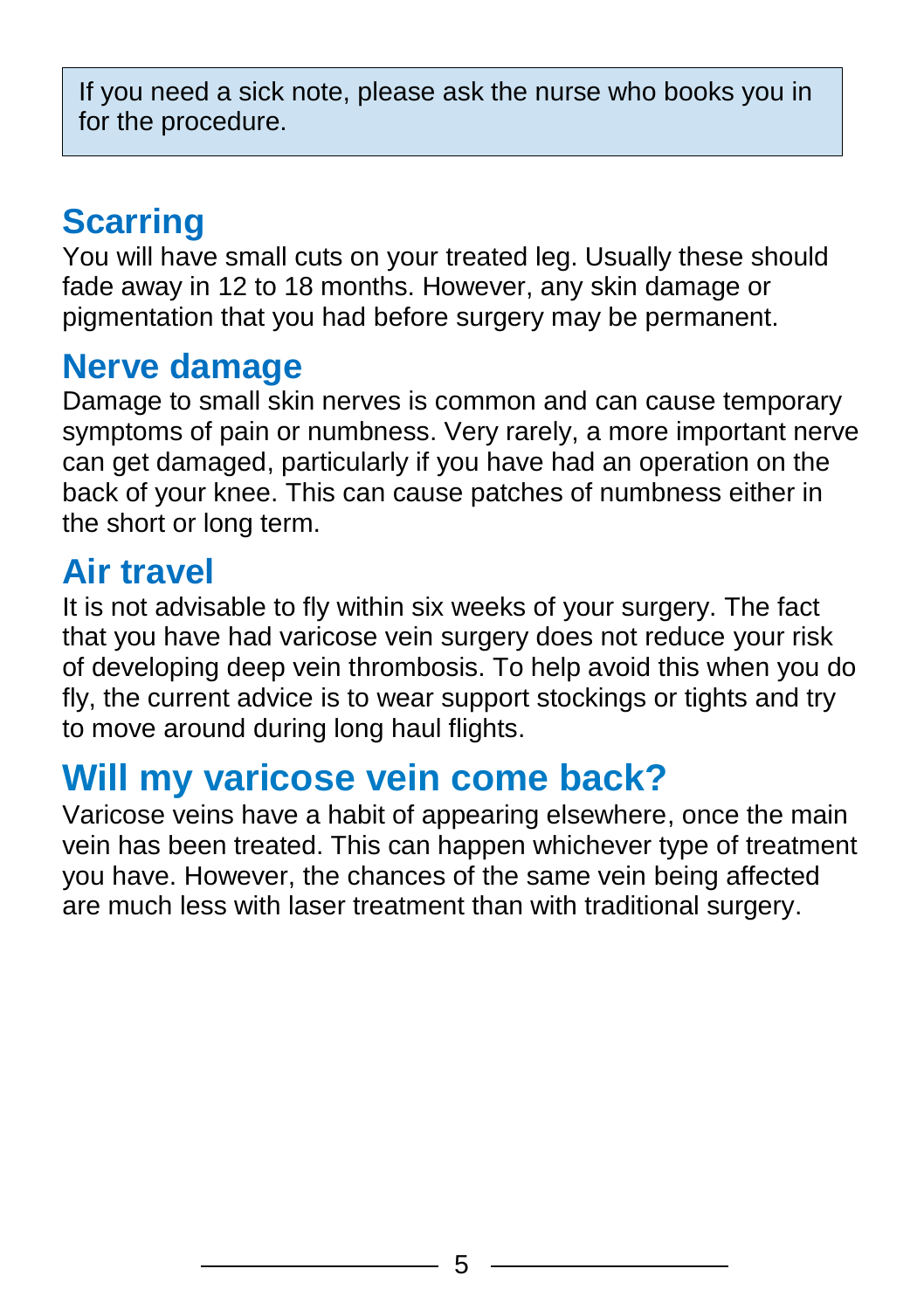#### **Helpline numbers**

If you have any questions, or if there is anything you do not understand about this leaflet, please speak to a member of staff or contact:

#### **Russells Hall Hospital Day Surgery Unit** on

01384 456111 ext. 1886 (7.30am to 8pm, Monday to Friday)

or

#### **Pre-operative Assessment Unit** on

01384 456111 ext. 1849 (7am to 7.30pm, Monday to Friday)

**Out of these hours, urgent queries:** contact Surgical Assessment Unit on 01384 456111 ext. 3359.

Russells Hall Hospital switchboard number: 01384 456111

#### **This leaflet can be downloaded or printed from:**

http://dgft.nhs.uk/services-and-wards/general-surgery/

If you have any feedback on this patient information leaflet, please email dgft.patient.information@nhs.net

#### **Reference**

National Institute of Health and Care Excellence (2004) *Endovenous laser treatment of the long saphenous vein NICE interventional procedure guidance [IPG52].* NICE: London. Available at:

<https://www.nice.org.uk/guidance/IPG52/chapter/2-The-procedure>